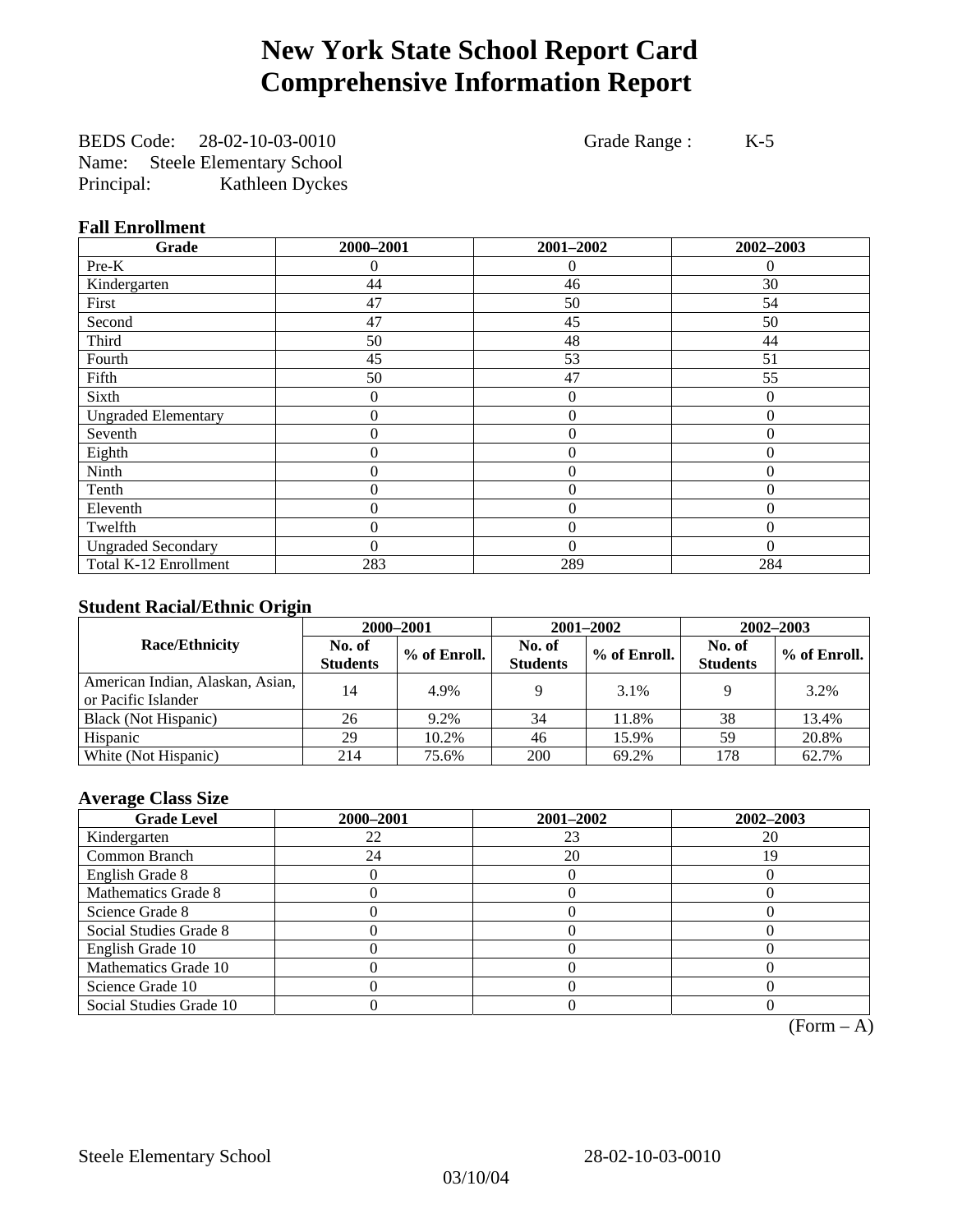### **District Need to Resource Capacity Category**

| <b>N/RC Category</b> | <b>Description</b>                                                                             |
|----------------------|------------------------------------------------------------------------------------------------|
|                      | This is a school district with low student needs in relation to district<br>resource capacity. |

### **Similar School Group and Description**

| <b>Similar School Group</b> | <b>Description</b>                                                |
|-----------------------------|-------------------------------------------------------------------|
|                             | All schools in this group are elementary level schools in school  |
| 17                          | districts with low student needs in relation to district resource |
|                             | capacity. The schools in this group are in the middle range of    |
|                             | student needs for elementary level schools in these districts.    |

All schools within the same N/RC category are divided into three similar school groups defined by the percentage of students in the school who are eligible for the free-lunch program and/or who are limited English proficient (also known as English language learners).

#### **Student Demographics Used To Determine Similar Schools Group**

|                                   | 2000-2001 |         | $2001 - 2002$ |         | $2002 - 2003$ |         |
|-----------------------------------|-----------|---------|---------------|---------|---------------|---------|
|                                   | Count     | Percent | Count         | Percent | Count         | Percent |
| <b>Limited English Proficient</b> | 16        | 5.7%    | 20            | 6.9%    | 16            | 5.6%    |
| Eligible for Free Lunch           |           | 0.0%    |               | 0.0%    |               | $0.0\%$ |

#### **Attendance and Suspension**

|                               | 1999–2000<br>$%$ of<br>No. of |         | 2000-2001        |         | $2001 - 2002$   |         |
|-------------------------------|-------------------------------|---------|------------------|---------|-----------------|---------|
|                               |                               |         | $%$ of<br>No. of |         | No. of          | $%$ of  |
|                               | <b>Students</b>               | Enroll. | <b>Students</b>  | Enroll. | <b>Students</b> | Enroll. |
| <b>Annual Attendance Rate</b> |                               | 95.2%   |                  | 95.6%   |                 | 96.2%   |
| <b>Student Suspensions</b>    |                               | 0.0%    |                  | 0.4%    |                 | 0.0%    |

### **Student Socioeconomic and Stability Indicators (Percent of Enrollment)**

|                          | 2000-2001 | 2001–2002 | 2002-2003 |
|--------------------------|-----------|-----------|-----------|
| <b>Reduced Lunch</b>     | $0.0\%$   | $0.0\%$   | $0.0\%$   |
| <b>Public Assistance</b> | $-10%$    | 1-10%     | $-10%$    |
| <b>Student Stability</b> | 94%       | 89%       | 93%       |

#### **Staff Counts**

| Staff                                   | 2002-2003 |
|-----------------------------------------|-----------|
| <b>Total Teachers</b>                   | 20        |
| <b>Total Other Professional Staff</b>   |           |
| <b>Total Paraprofessionals</b>          | NΑ        |
| Teaching Out of Certification*          |           |
| <b>Teachers with Temporary Licenses</b> |           |

\*Teaching out of certification more than on an incidental basis. Teachers with temporary licenses are also counted as teaching out of certification.

 $(Form - B)$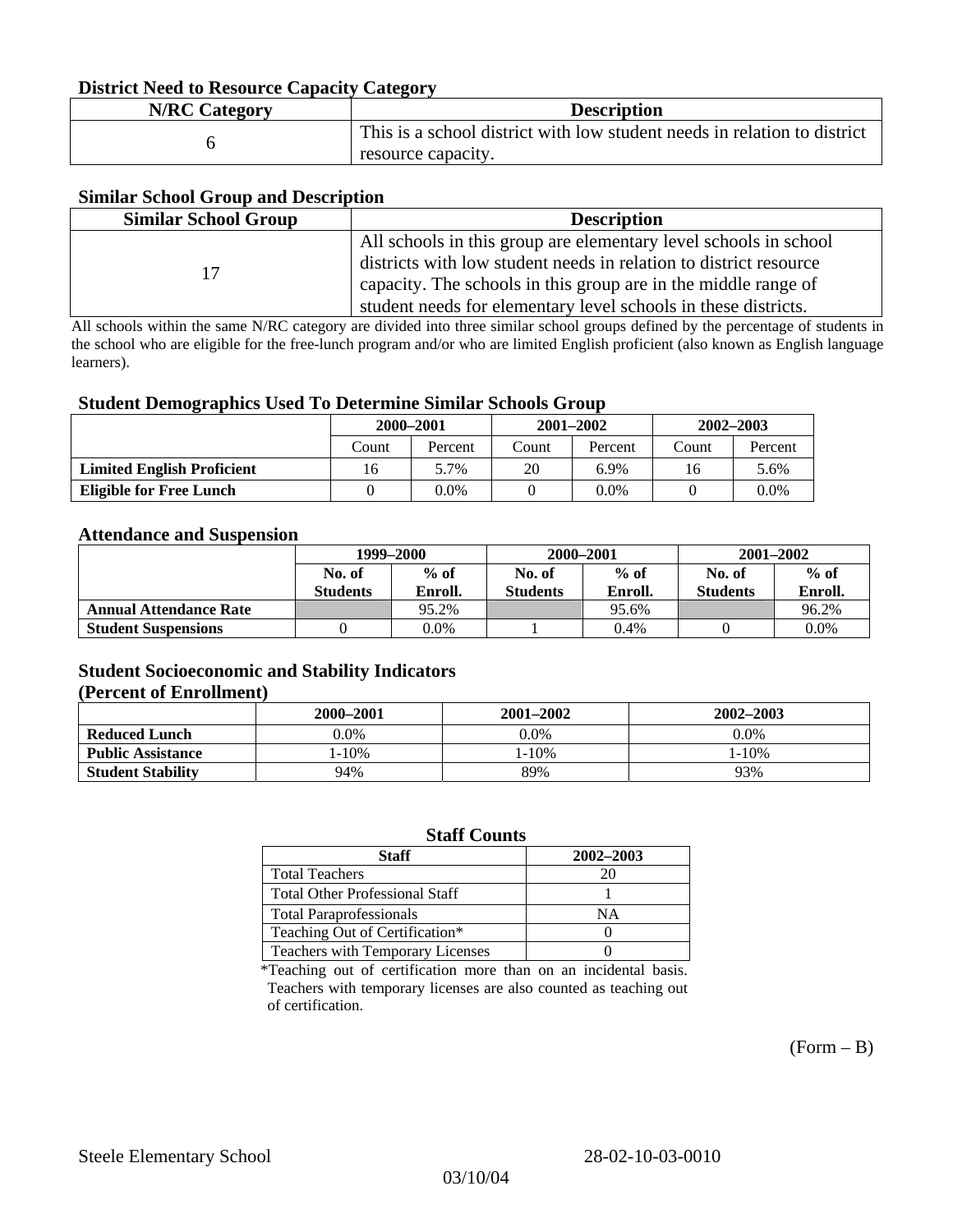# **Career Development and Occupational Studies (CDOS)**

### **Percentage of Students Documenting Self- and Career-Awareness Information and Career Exploration Activities, K–3**

| <b>Grades</b> | $2000 - 01$ | $2001 - 02$ | $2002 - 03$ |
|---------------|-------------|-------------|-------------|
| K-1           |             | 0%          | $0\%$       |
| 72            |             | $0\%$       | $0\%$       |

### **Students Developing a Career Plan, 4–12**

| <b>Grades</b> |                                      | $2000 - 01$ | $2001 - 02$ | $2002 - 03$ |
|---------------|--------------------------------------|-------------|-------------|-------------|
|               | Number of General-Education Students |             | $\Omega$    | 0           |
| $4 - 5$       | Number of Students with Disabilities |             | $\Omega$    | 0           |
|               | Number of All Students               |             | 0           | 0           |
|               | Percent of Enrollment                |             | 0%          | 0%          |
|               | Number of General-Education Students |             | $\Omega$    | 0           |
| $6 - 8$       | Number of Students with Disabilities |             | $\Omega$    | $\Omega$    |
|               | Number of All Students               |             | $\Omega$    | $\Omega$    |
|               | Percent of Enrollment                |             | $0\%$       | $0\%$       |
|               | Number of General-Education Students |             | $\Omega$    | 0           |
| $9 - 12$      | Number of Students with Disabilities |             | 0           | 0           |
|               | Number of All Students               |             | $\Omega$    | $\theta$    |
|               | Percent of Enrollment                |             | $0\%$       | $0\%$       |

# **Second Language Proficiency Examinations**

### **General-Education Students**

| <b>Test</b> | 2000-2001         |           |            | 2001-2002 | $2002 - 2003$ |           |
|-------------|-------------------|-----------|------------|-----------|---------------|-----------|
|             | <b>No. Tested</b> | % Passing | No. Tested | % Passing | No. Tested    | % Passing |
| French      |                   | 0%        |            | 0%        |               | 0%        |
| German      |                   | 0%        |            | $0\%$     |               | 0%        |
| Italian     |                   | 0%        |            | 0%        |               | 0%        |
| Latin       |                   | 0%        |            | 0%        |               | 0%        |
| Spanish     |                   | 0%        |            | 0%        |               | 0%        |

### **Students with Disabilities**

| <b>Test</b> | 2000-2001  |           |            | 2001-2002 | 2002-2003  |           |  |
|-------------|------------|-----------|------------|-----------|------------|-----------|--|
|             | No. Tested | % Passing | No. Tested | % Passing | No. Tested | % Passing |  |
| French      |            | 0%        |            | 0%        |            | 0%        |  |
| German      |            | 0%        |            | $0\%$     |            | 0%        |  |
| Italian     |            | 0%        |            | 0%        |            | 0%        |  |
| Latin       |            | 0%        |            | 0%        |            | 0%        |  |
| Spanish     |            | 0%        |            | 0%        |            | 0%        |  |

 <sup>(</sup>Form-D)